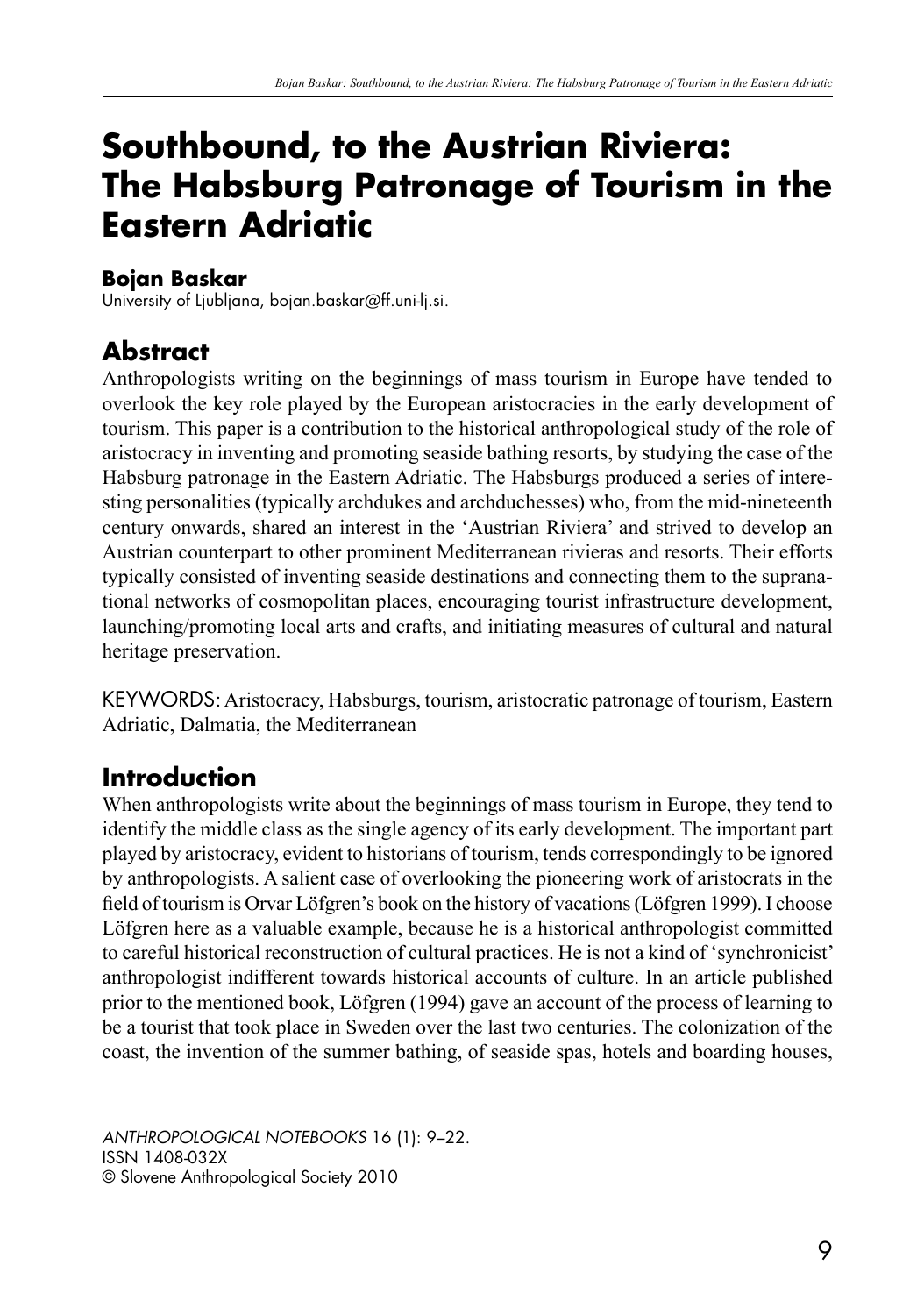'the cultural encounter on the coast' (ibid.: 113), the development of the bathing habits and of new forms of 'territorial behaviour' on the beach, new sensibilities, the appearance of the fine status distinctions: all these, it is suggested, emerged as a result of the Swede middle-class cultural project. The landscape sensibilities as well as the leisurely uses of the coastal environment by the vacationing townspeople, it is also suggested, were importantly shaped by the vanguard of this class, which was simultaneously the vanguard of tourism: the artists. By establishing their early colonies in remote coastal settings, they were actually the pioneering colonizers of the coast (105–106). Working-class families, on the opposite extreme of this social train, formed the rear: as latecomers, they were still infrequent visitors to the coasts in the 1930s (ibid.: 114).

But the aristocracy? While paying a good deal of attention to the development of status distinctions, e.g., in boarding houses where 'each visitor learned his place both in the dining room and among the different coteries' (ibid.: 110), Löfgren does not mention aristocracy at all. There is one passing reference to 'prominent guests' whose arrival 'was often noted in the local press. A closed, elitist world was created here' (1994: 108). Assuming that this evocative characterization refers to the intermingled society of the noble elite and wealthy bourgeoisie, one cannot avoid noticing how identification of the social class, rather precise in other cases, is blurred when it comes to aristocracy. In the chapter on the making of Mediterranean summer vacations, Löfgren similarly makes one singular passing mention of those representatives of a social class defined by a venerable sociological tradition as the leisure class par excellence. Before summer was invented on the French Riviera by 'one or two entrepreneurial American couples' in the 1920s,<sup>1</sup> Nice and other places along the coast were flooded by visitors only during winter: 'The English and French dominated in numbers, but the most striking cosmopolitan element was flamboyant Russian counts and grand dukes, who escaped severe winters of St. Petersburg to build their own cathedral in Nice and drink caseloads of sweet champagne' (Löfgren 1999: 165).

Löfgren sees aristocracy as a dashing clientele invading the coastal towns in November and disbanding in April, thus implying that the Riviera was invented by someone else (the middle class?) rather than aristocracy. Only after it had been brought into existence as an attractive winter resort, could Nice have become a setting for the congregation of aristocrats who thus could not possibly have contributed anything to the making of the place (except, obviously, building the Russian Orthodox cathedral there).

Yet aristocracy had played a central role in discovering and promoting the Riviera. For the centennial of his birth, the municipality of Cannes erected a statue of Lord Brougham, the lord chancellor of the United Kingdom, who is credited with inventing the place. He built himself a villa there in the 1830s. He died soon after but nevertheless managed to persuade many of his British friends to build houses in Cannes and spend their winters there. In a few decades, Cannes was transformed from a small fishing village with less

<sup>&</sup>lt;sup>1</sup> 'Fitzgerald was right. In many ways the Murphys did invent the new summer life on the Riviera, with an ample help from their French and American friends, artists like Fernand Léger and Pablo Picasso, writers like Dorothy Parker and John Dos Passos' (Löfgren 1999: 166). Löfgren is referring here to F. Scott Fitzgerald's novel Tender is the Night.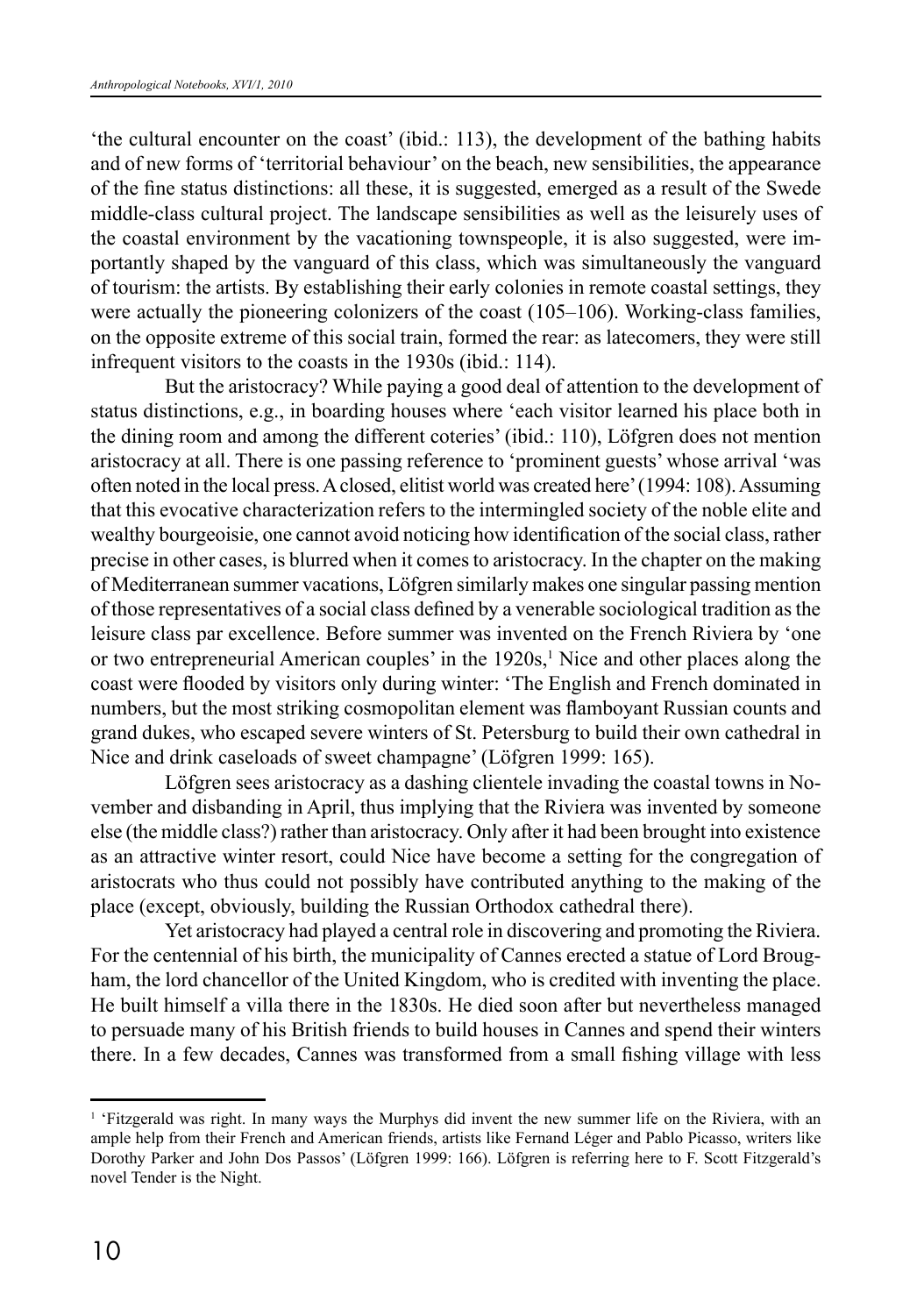than one thousand inhabitants to the one of the most attractive resorts of the Riviera with abundance of hotels, casinos, promenades and sanatoria (Deprest 1997: 130; Woloshyn 2009). Lord Brougham is also credited with promoting Nice, although he was preceded there for more than half a century by another British, not a blue-blooded this one, viz. the writer Tobias Smollett.2 The Russian empress and her court, who began to migrate to their winter headquarters in Nice from 1856-7, gave a tremendous boost to the city (Cuturello 2002). which was now capable of attracting other crowned heads. Toward the end of the century, Queen Victoria and her royal family became another regular *hivernante* in Nice.

#### **Komm mit nach Abbazia…**

When, at the turn of the eighteenth century, Dalmatia came under Habsburg rule, the era of mass tourism had not yet dawned in the eastern Adriatic.<sup>3</sup> The first Austrian emperor Franz I came to visit the newly acquired possession on the southern border of the empire in 1818. He was primarily preoccupied with fortifications, barracks and other military considerations; not surprisingly, as the new Kingdom of Dalmatia was a long and narrow strip of land along the coast threatened by the vast Ottoman hinterland. During the 1840s, however, things started slowly to change as Austrian Lloyd, the state shipping company, introduced its cruising tours along the coast. By the 1850s, travelling on Lloyd steamers along the east Adriatic coast was an established practice, especially since the construction of the *Südbahn* (the Southern Railway), connecting Vienna with Trieste, had been completed. Moving along the coast, the cruisers would make longer stops at bays, thus allowing the travellers to pay visit to towns or just to contemplate them from the board. No trips in the interior were considered because of the poor state of the roads. Francesco Carrara (1846), the local specialist for Dalmatia, was highly critical of this practice which he dubbed *shipboard travel writing*. Carrara was not exaggerating, since much of the travel reporting from the Lloyd cruising of the period discloses the centrality of the deck perspective. The Lloyd *literary-artistic department*, a prototype of the marketing division, regularly offered complimentary journeys to writers and painters. Writers were expected to produce travelogues or travel guides while painters portrayed the coastal towns or painting seascapes. They would naturally install their easel on the deck while polite conversation and other cosmopolitan interaction taking place on the deck was a topical ingredient of travel writing.

Archduke Ferdinand Max, the future Emperor Maximilian of Mexico, made his first Mediterranean cruise in 1850, from which he returned with a passion for Turkey and the Orient in general. The following year, he sailed through the Western Mediterranean

<sup>2</sup> As it happened in so many similar cases, Smollett was naturally not the first one to discover either Nice or its climatic, therapeutic and other qualities. In his Travels through France and Italy (1766), he reveals that Nice with its extraordinary climate was strongly recommended to him by a professor returning from Italy whom he met in one auberge. Smollett was advised to visit Nice after telling him that, because of his pulmonary problems, he was planning to spend the winter in Provence (Deprest 1997: 132).

<sup>&</sup>lt;sup>3</sup> In this essay, the name Dalmatia is used along the same line as it was used by the Austrian writers of the period. Besides Dalmatia stricto sensu, it may therefore include (depending on the context) Istria, the so called Croatian Littoral (the Quarnero Gulf area) and the Mouths of Cattaro, today part of Montenego.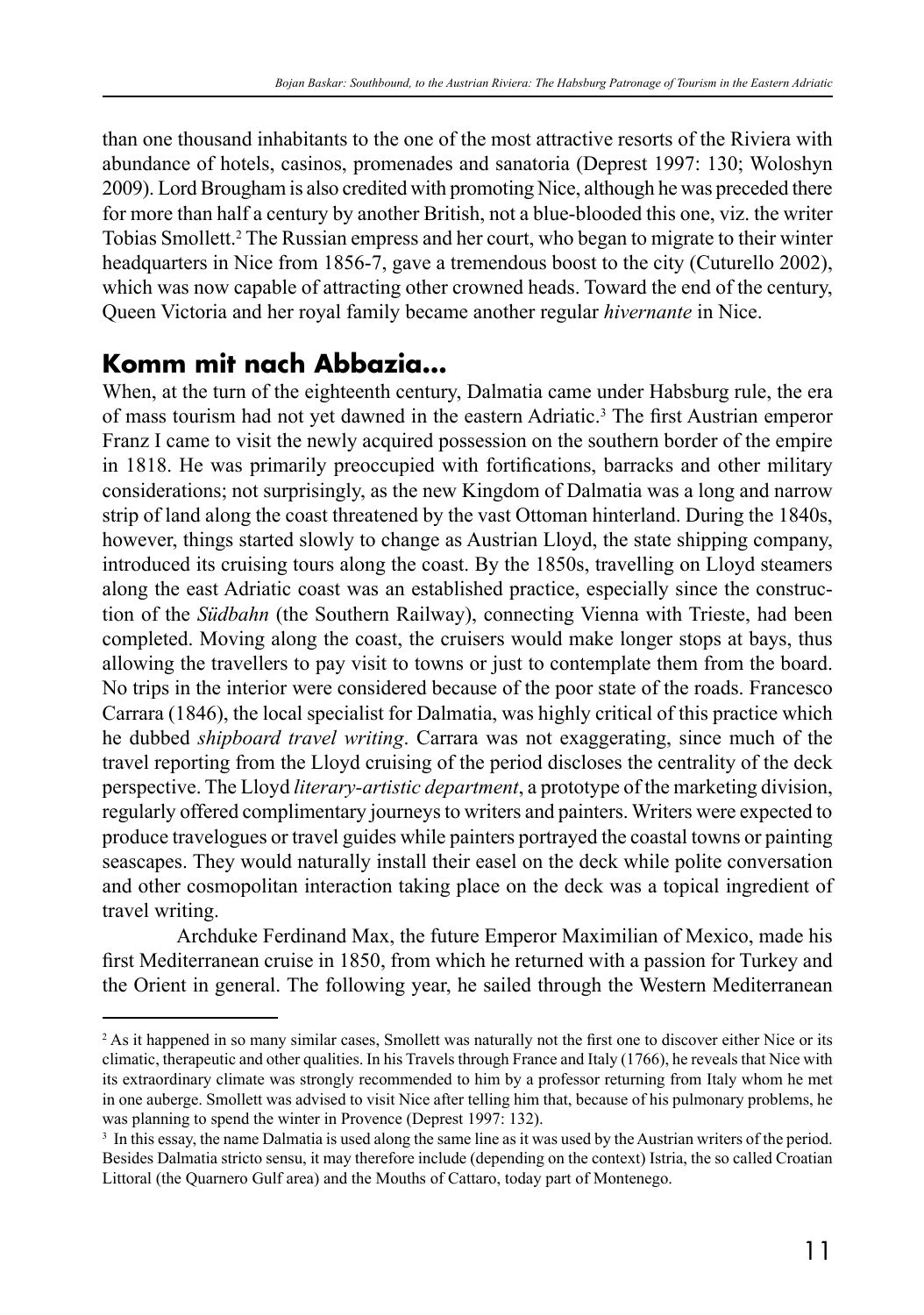and along the West African coast. A. Trogher, his medical doctor who accompanied him on both journeys, described the second journey in a book, published in Trieste in 1855 and entitled *Letters from the journey through Istria, Dalmatia, Albania, Southern Italy, Spain, Portugal, Madeira and the part of West African coast*. Trogher's patriotic sentiments are often given voice in the book in which he paid a great deal of attention to the climate of Dalmatia. He actually claimed in it that the climate was better than that of Nice. He also repeatedly admonished the Austrian readership not to travel to Nice or Italy, because they possessed all that, and more, at home in Dalmatia (Pederin 1991: 175–176). Labels such as *Austrian Nice* and *our South* started to circulate at roughly the same time. There were two candidate towns competing for the prestigious *niçoise* appellation: Gorizia and Opatija (more known under its Italian name Abbazia). While the first one, not a coastal town at all, would not have any chances in the competition, Opatija, positioned on the southern Istrian coast, developed into a most prestigious Austrian bathing resort.

From the mid-century onwards, Opatija's climate was studied and celebrated for its healing properties by several climatologists and climatotherapists, in particular by Leopold Schrötter von Kristelli, the founder (it is claimed), of the first chair of laryngology in the world. Medicine and medical climatology in particular, were certainly one of strengths of Austrian science and spa medicine, which developed into an important sector of Austria's medical marketplace (Steward 2002: 26). By the 1860s, climatotherapy was established as a new and modern science (Woloshyn 2009: 389). Von Kristelli argued that the air of Opatija, thanks to the proximity of coniferous woods, was characterized by the high concentration of aerosols beneficial to the respiratory system. Also hydrotherapy, which had its chair inaugurated at the Viennese Medical School in 1860 (Steward 2002: 28), made important steps forward and was increasingly related to the development of the bathing tourism. Opatija's spas were soon offering grape cures, cold water cures, therapeutic gymnastics, seawater baths, pneumatic cures, electric, Roman, Irish, medicamental and other baths (Plöckinger 2002: 19). Yet Opatija's chief competitors within the empire were not other seaside resorts along the eastern Adriatic, but the thermal spas in the interior. Confronted with a rich variety of fashionable spas such as Bad Ischl, Karlsbad, Marienbad and Baden, Opatija managed to become the second biggest bathing town only by the last decade of the Monarchy. Then Opatija also managed to attract its most famed visitors like Gustav Mahler, Franz Lehár, James Joyce, Anton Chekhov, Isadora Duncan, Giacomo Puccini, Bertha von Suttner and Lenin. Immediately before the Great War, groups of British tourists started to visit Opatija (Pederin 1991: 219). Opatija could also boast a few royal visitors such as the German, Romanian and Norwegian imperial or royal couples. Habsburg aristocrats, of course, were a constant presence in the town.

Insofar as Austria was primarily a continental power and its geographical imagination was in good part influenced by its Alpine culture, Austrian continental, often Alpine, spas epitomized the aristocratic Austrian resort and thus attracted the bulk of the Habsburg patronage. Even the most thalassophile persons among the Habsburgs could sometimes feel 'out of place' in the Adriatic. The Austrian ethnologist Reinhard Johler, who has described this 'continental bias' with a great deal of sensitivity, gives account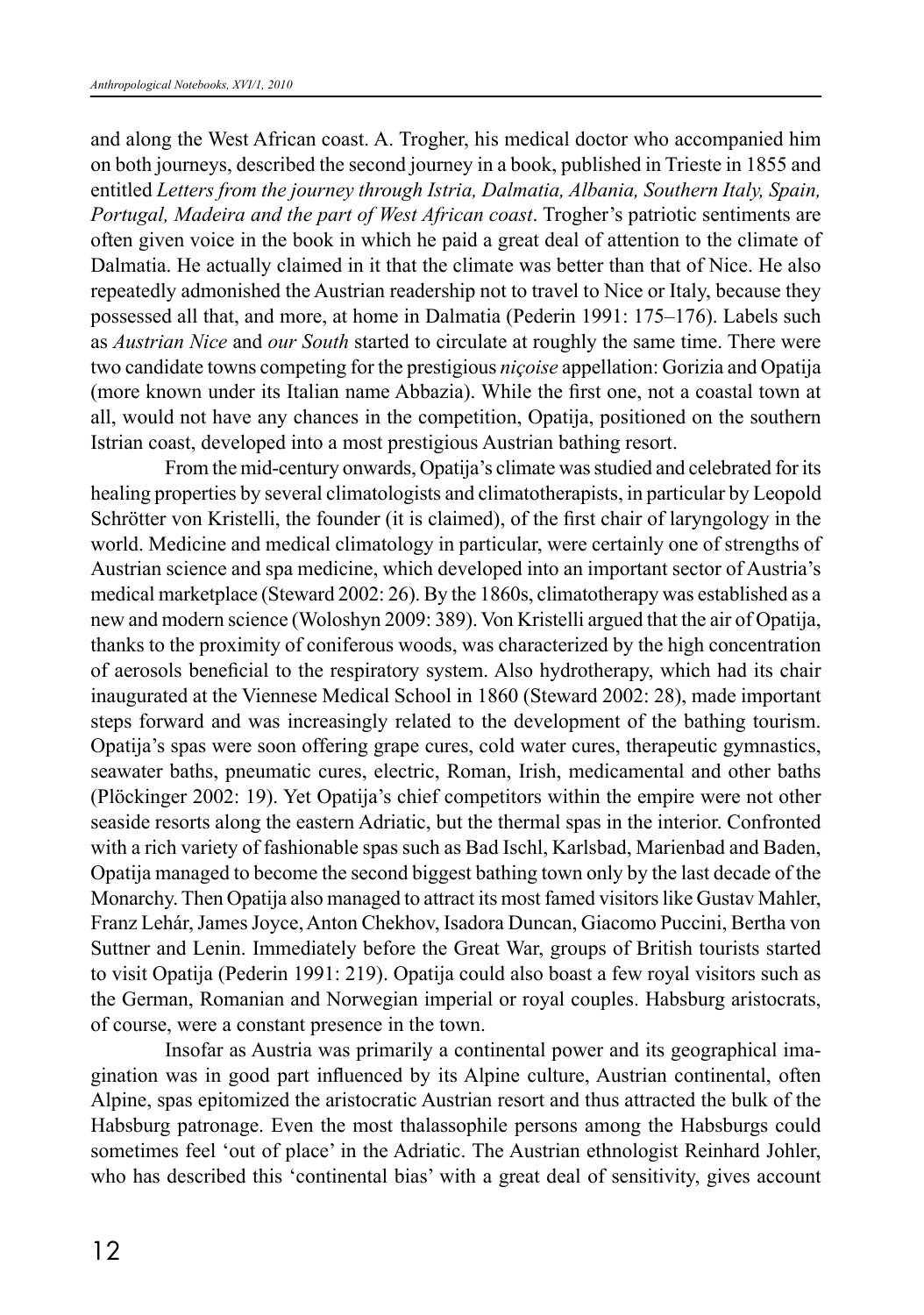of a conversation between the crown prince Rudolf (well-known to ethnologists as the initiator of the ethnographic description of the Empire) and the popular Styrian *Heimatroman* writer Peter Rosegger. The latter had been invited by the crown prince to a private reading in his villa in Opatija: 'On that occasion Rosegger presented his stories from the Alpine region. Although the subsequent conversation with crown prince Rudolf started by discussing the navy, it then continued with the Alpine folk songs and dialects as main topics' (Johler 1999: 90).

The popular Austrian writer Hermann Bahr likened the view of the Trieste Bay he enjoyed above the town to an Alpine pasture on the sea (Bahr 1996 [1909]: 23). One might even speculate whether the Austrian predilection for Opatija had something to do with the impressive Učka Mountain, which rises high above this sea resort and casts its shadow on the summer beaches in the afternoon. Compared to the medical, touristic and artistic representations of the French Riviera, which put emphasis on hot and dry air, on dry soil, good for growing citruses and olives (as well as healing tuberculosis), and on the lumière aveuglante (Woloshyn 2009), the Austrian picture of the Dalmatian Mediterranean was significantly softened. Opatija was advertised, thanks to von Kristelli, for its relatively humid air. Blinding sunlight there certainly was in Dalmatia, but the colours could also be softer, like watercolours.

## **Sea Voyagers**

Despite the dominant Danubian strategic and economic orientation of the empire, the Habsburg dynasty produced a range of personalities, some provided with enormous political influence, other rather marginal, who developed a strikingly different attitude toward the sea and the Adriatic in particular. The victory over the Italian fleet in the battle off the island of Vis in 1866 gave a boost to empire's ambitions of becoming a naval power. The growth of the empire's naval strength was in good part to be attributed to the endeavours of two sea-loving archdukes: Ferdinand Max, who was the admiral of the fleet before venturing to Mexico, and Franz Ferdinand, who closely followed the developments of the navy and played a critical role in persuading the emperor of the necessity of enhancing its forces.

Despite the empire's continental bias and before its naval awakening, however, several imperial ships took part in exploration voyages and scientific expeditions. One early expedition to the Caribbean and Venezuela took place in 1755. The Austrian Habsburgs naturally shared much with the Spanish Habsburg line and its imperial expertise in the Americas. Overseas missions and expeditions intensified with the beginning of the  $19<sup>th</sup>$  century. The first fully-fledged scientific expedition was carried out by the imperial frigate S.M.S. Novara in 1857-59 on the initiative of Ferdinand Max. Its purpose was to circumnavigate the globe and collect as much data and materials as possible. Before planning the itinerary, the archduke sought advice of Alexander von Humboldt who responded enthusiastically. For the occasion, the vessel was adapted in order to be able to accommodate the scientific commission, consisting of geologists, botanists, zoologists and ethnographers, with the reading room and library, the ballroom (the expedition, unsurprisingly, carried aboard a musical band), the cabins turned into small laboratories (Organ 2007).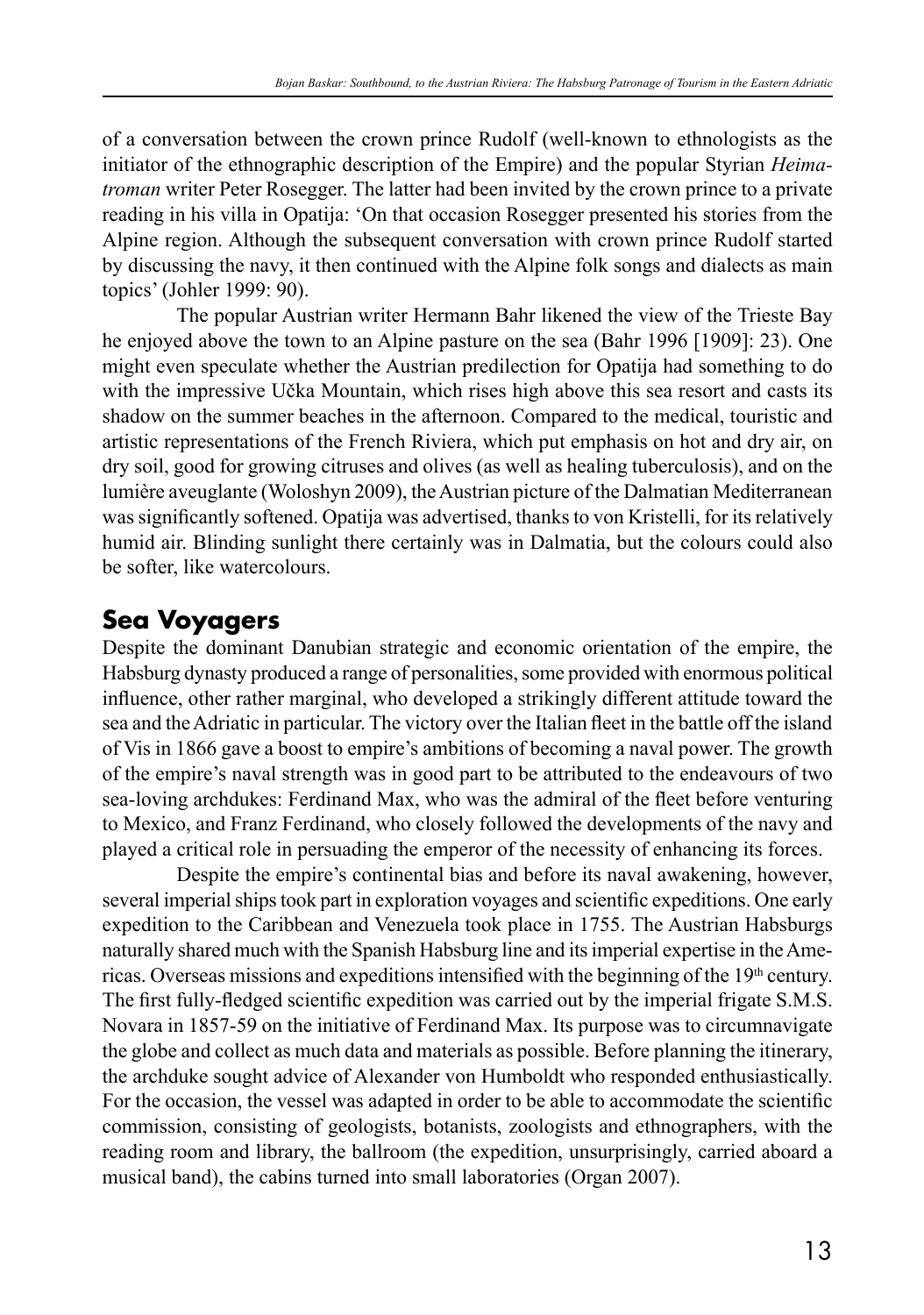Another voyage, which had a far more resounding effect on the popular imagination of the sea, was Franz Ferdinand's well-publicized voyage around the world on the board of the S.M.S. Kaiserin Elisabeth. His stay in Yokohama, where he changed the ship, made Yokohama enter the imaginary world of the Austrian operetta. Toward the end of the century, the Habsburg Monarchy, still largely seen as a land empire, felt enough self-confident on the high seas to participate in several international interventions or relief actions around the globe. As part of the *Eight-Nation Alliance* during the Boxer Rebellion, Austria intervened on the Chinese coast with six cruisers. While the ships of the *K.und K*. navy were increasingly involved in diplomatic missions, military interventions and exploration (the expedition to the Far East in 1874 was also related to Borneo whose northern shore was under consideration as a possible Austrian colony), the mercantile marine, the Austrian Lloyd in particular, eventually joined by the Austro-Americana (also based in Trieste), were intensifying and diversifying their merchant and passenger routes. The Lloyd was traditionally focused on the Levant routes which, by the opening of the Suez Canal, extended toward India, Singapore, Hong Kong, Japan and the Chinese coast. Its early focus on the Levantine routes was actually a Venetian legacy, and Trieste began selfconsciously to represent itself as the heir to Venice. The affection for the eastern Adriatic, which had also been their traditional provider of excellent crews, was part of that legacy. The appreciation of *Kameradenschaft* and respect for his largely Dalmatian crew that heir to the throne Franz Ferdinand learned on his long voyage toward Japan, were seen by some as a likely source of his penchant for the Southern Slavs which was expected to translate itself in the triad reorganization of the monarchy. In his conception of the triple monarchy, the Croatians were envisaged as a leading nationality (Sondhaus 1994: 125).

#### **An Archduke Anticipating Mediterranean Destinations and Identities**

Archduke Franz Ferdinand was a stiff, arrogant, authoritarian, militarist, and distrustful person. At least that is the standard image of him which has never been really questioned until recently. His ill-repute was partly a consequence of his unrestrained passion for shooting animals: among European aristocrats, he was famous for his *battues* (Wasson 2006: 91). Even the emperor, who is credited with having shot over 50,000 animals during his hunting career, considered Ferdinand's way of shooting savage and unworthy of a true hunter. His deep love for his not-sufficiently-aristocratic wife, which encouraged him to stubbornly oppose the Emperor's will, seemingly did not help him earning sympathies among ordinary folks. In today Dalmatia, hardly anyone is aware that he was well-disposed toward the Croatians and that he admired the seafaring excellence of the Dalmatians.

This archduke was a good friend of another archduke who at first glance seems a perfect structuralist inversion of the failed emperor: Ludwig Salvator, an eccentric scientist who used to go around dressed in bizarre poor man's attire (he was often mistaken for a beggar), sired plenty of illegitimate children to young peasant servants, spent a good deal of his time cruising on a yacht turned into a scientific laboratory (some would add: and into a zoo, since he had monkeys on the board), and wrote many exotic books on numerous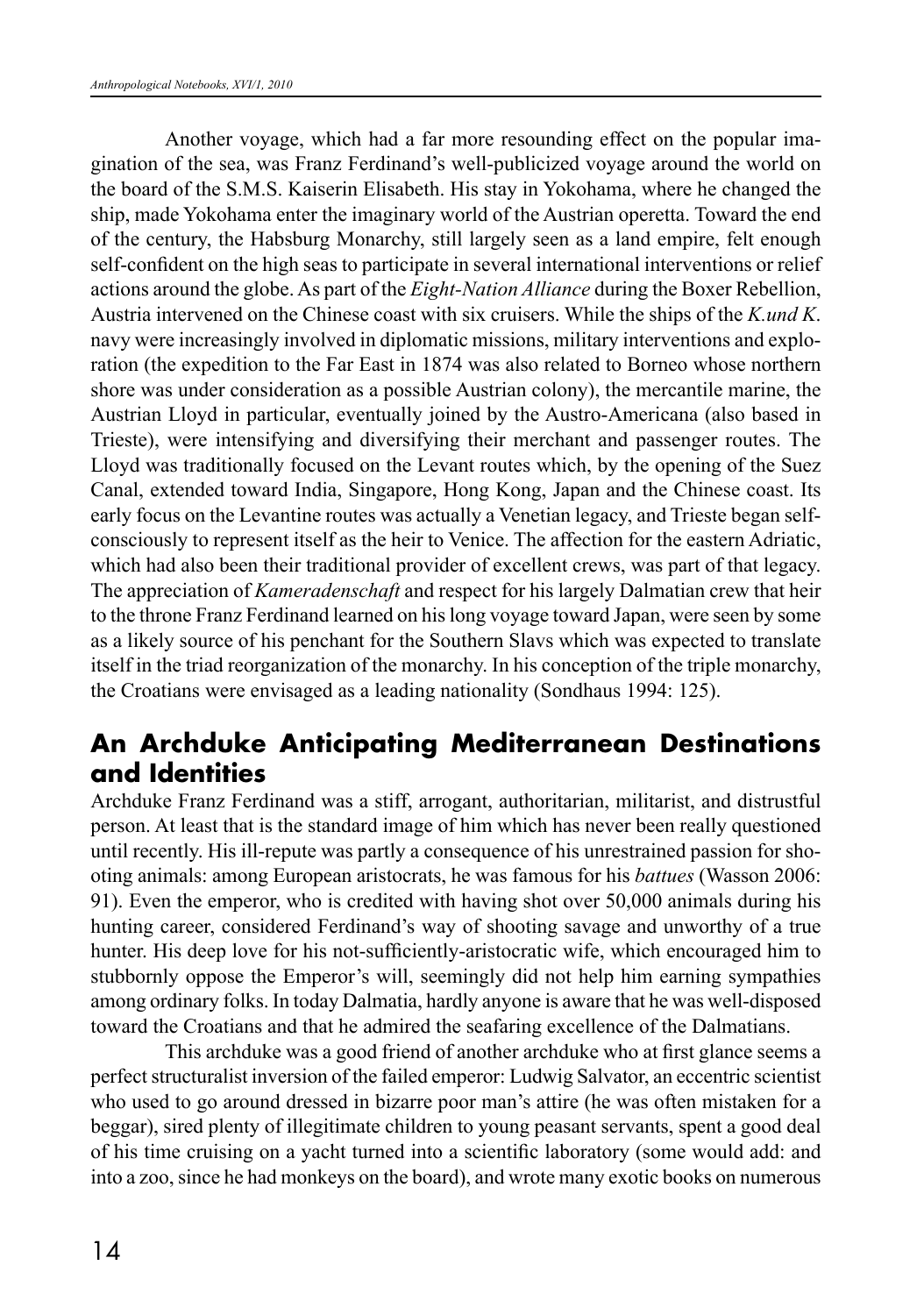Mediterranean islands which are extremely difficult to find in libraries. What on earth could possibly unite these two aristocrats? The Austrian Slavicist Brigitta Mader (1998; 2000b), a specialist on Salvator, has argued that, besides their love for the sea and sailing, they shared passion for botany and for the preservation of cultural and natural heritage.

Salvator's contribution to the development of tourism on the Austrian Riviera was largely an indirect one. His research on numerous localities in the eastern Adriatic was part of his wider preoccupation with discovering and describing less known Mediterranean places, in particular islands and tracts of the coast. In his case, a special patriotic focus on the Austrian coastland is virtually nonexistent: for his late-Enlightenment (Mader 2006) cosmopolitan curiosity, even the Mediterranean was a bit too limited (he partly expanded his research to some overseas places and wrote monographs on Los Angeles and Tasmania). Salvator produced a wide range of monographs and articles on chosen places of the Mediterranean. He has been widely known for his popularization of Majorca which he described in a six-volume monograph on the Balearic Islands. (He also chose the Majorcan village of Deia as his first residence. The place is now the propriety of the Hollywood star Michael Douglas, allegedly a fan of the archduke). Among his monographs, those on Ibiza, the Ionian Islands of Paxos, Levkas and Zakynthos, the Lipari Islands and Ustica in the Tyrrhenian, Cyprus are most significant. His monograph on Zakynthos, the Venetian Zante, eventually became a founding text of the local identity-building process (Johler 1999: 98). By the same token, he influenced the identity-building process in Majorca; the island also hosts a museum devoted to him. Although particularly enthusiastic for plants, his interest in ethnography was far from marginal. His field research with the Mediterranean peoples was based on a questionnaire produced by himself and eventually baptized *Tabulae Ludovicianae*. Following the *Wörter und Sachen* principle, he produced tens of hundreds of illustrations of objects and techniques of material culture accompanied by descriptions. This method, which had been introduced by two linguists (Hugo Schuchard and Rudolf Meringer), was also used in folkloristics and in Romance languages linguistics: another two fields well-mastered by the Archduke.

Salvator's publications on the places of the Austrian Riviera deal, among others, with the Gulf of Boka Kotorska, the Gulf of Bakar and Opatija. He wrote on the saltpans of Ston and of Pag Island, on traditional costumes of the Dalmatian islanders and highlanders, on the physical types of local populations (in the article *The Serbs in the Adriatic*), on oral traditions, and so forth. His articles, published in the Viennese journal *Adria,* which was diligently read by the court, come close to the literature promoting places of the Austrian Riviera. These deal with the prospects of Makarska as a sea-bathing resort (Salvator 1909), sea-bathing resorts of southern Dalmatia, the channel of Kolečep (Calamota) near Dubrovnik, the project of the natural park on the island of Mljet (Meleda), and some others. He was an eager visitor of universal as well as regional expositions. Both he and Franz Ferdinand took a keen interest in the First Istrian Exposition which took place in Koper (Capodistria) in 1910. Two central pavilions were dedicated to seafaring and to the sea bathing establishments. (Franz Ferdinand was particularly involved in the exhibition as the person in command of the imperial commission for the ancient monuments preservation.)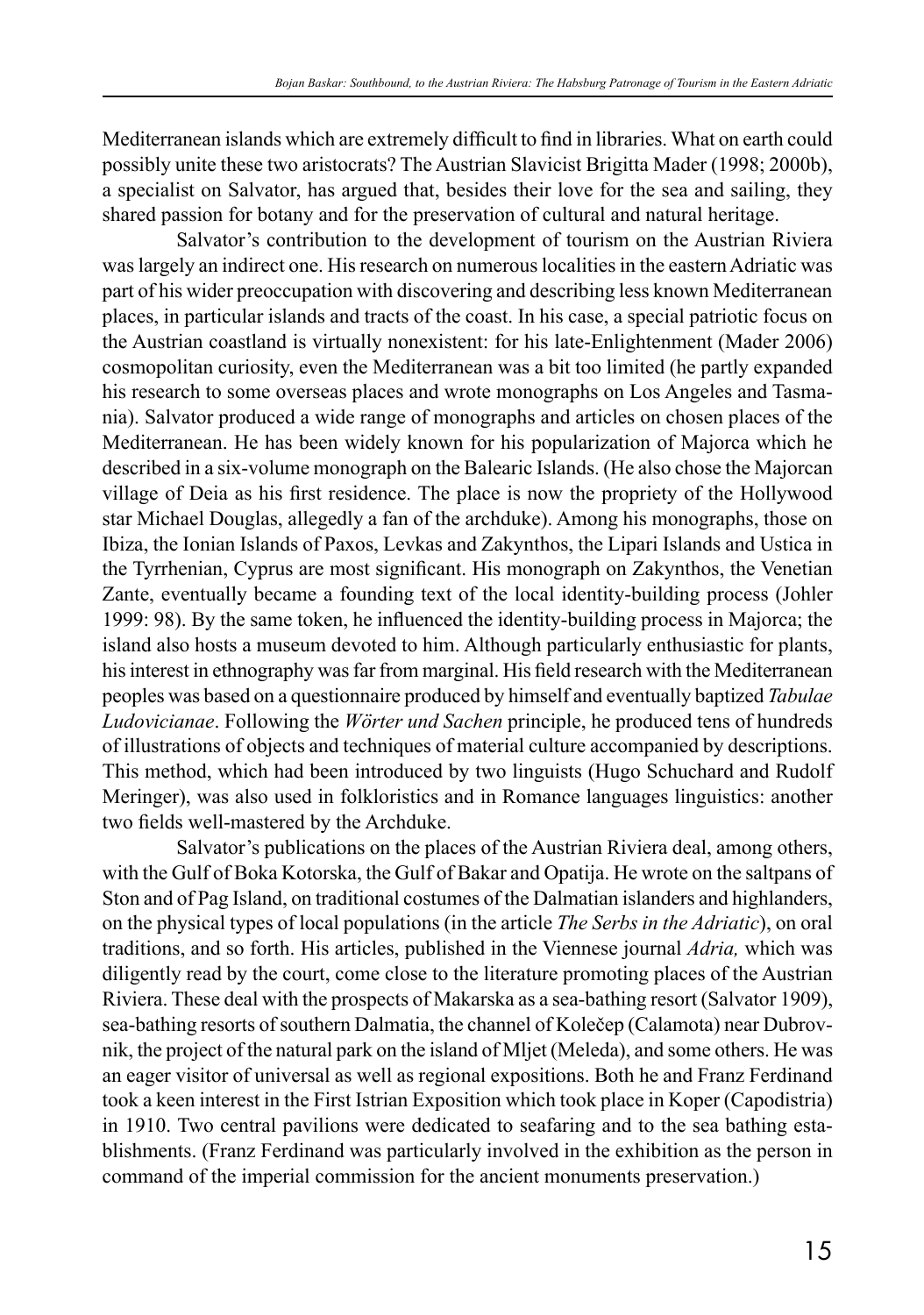#### **Inventing Dalmatian Lace**

Other aristocrats from the court could have been involved more directly in the promotion of tourism. Archduchesses Maria Josefa and Maria Theresa, both of them habituées of Dalmatian and Istrian sea baths (the first one had the predilection for the Brioni islands), were involved in discovering and promoting folk arts and crafts, embroidery in particular. As a patroness of the Dalmatian folk arts and crafts – adorned with the honorary title of *Her Highness the Patroness of the Austrian Riviera* (Pederin 1991: 182) – Maria Josefa provided for the establishment of the *Society for the Promotion of Lace and other Folk Arts and Crafts in Dalmatia* (1905). Under her patronage, the society organized several expositions of Dalmatian lace in different European cities: two in Vienna, one in Graz, one in London and one in Berlin (Vojnović Traživuk 2006: 284). The first exposition of Dalmatian lace in Vienna took place in the *Österreichiches Museum für Kunst und Industrie*, while the second one was attracting attention at the large Adriatic Exposition of 1913, when the vogue of Dalmatia peaked in the metropolis.

Maria Theresa, in contrast, founded in Vienna a technical school of embroidery and also set up a sales studio there (Johler 1999: 96). Dalmatian lace was thus constructed as one of central artifacts in the tourist promotion of Dalmatia. Embroidery workshops were also mushrooming in Dalmatia, beginning in Split (1905), while the most distinguished one was that of Pag. Other baronesses and countesses also participated in the endeavours for the promotion and the development of embroidery and other crafts, among them Baroness Stephanie Rubido-Zichy, who was actively involved in the everyday life of the local community. Natalie Bruck-Auffenberg, an influential writer and a specialist for 'the women's question', belonging to the ranks of the upper bourgeoisie, was on good terms with the court, which allowed her to assume several important assignments. As a leading specialist for the Dalmatian embroidery, she was charged with the supervision of the first exposition in Vienna. In her book titled *Dalmatia and its Folk Art*, she argued in favour of the protection and revitalization of embroidery (Bruck-Auffenberg 1910). All those endeavours implied collecting, which was largely limited to private collections (Vojnović Traživuk 2006: 291). Virtually all illustrations appearing in her book were taken from impressive private collections of aristocratic amateurs and promoters such as Maria Josefa or baronesses Rubido-Zichy and Hedwige von Haas-Teichen. Rubido-Zichy used to organize happenings for the prominent guests of Opatijan baths, aimed at presenting pieces of her collection to them. The guests were simultaneously taught the rudiments of folk arts and crafts evaluation. Gaining rich customers, such as the Austrian heir to the throne or the Queen Elizabeth of Romania, was essential for stimulating for 'revitalizing' local industry.

## **Residing in 'Our South'**

Although the Habsburg aristocrats were too cosmopolitan to harbour Austrian patriotism in a manner reminiscent of a Doctor Trogher, they certainly did not shy from buying possessions in the Austrian Adriatic, building palaces and spending part of their time there. An early Habsburg acquisition had been the elegant Miramar castle near Trieste, built by Ferdinand Max in the 1850s when he became commander-in-chief of the Navy. Miramar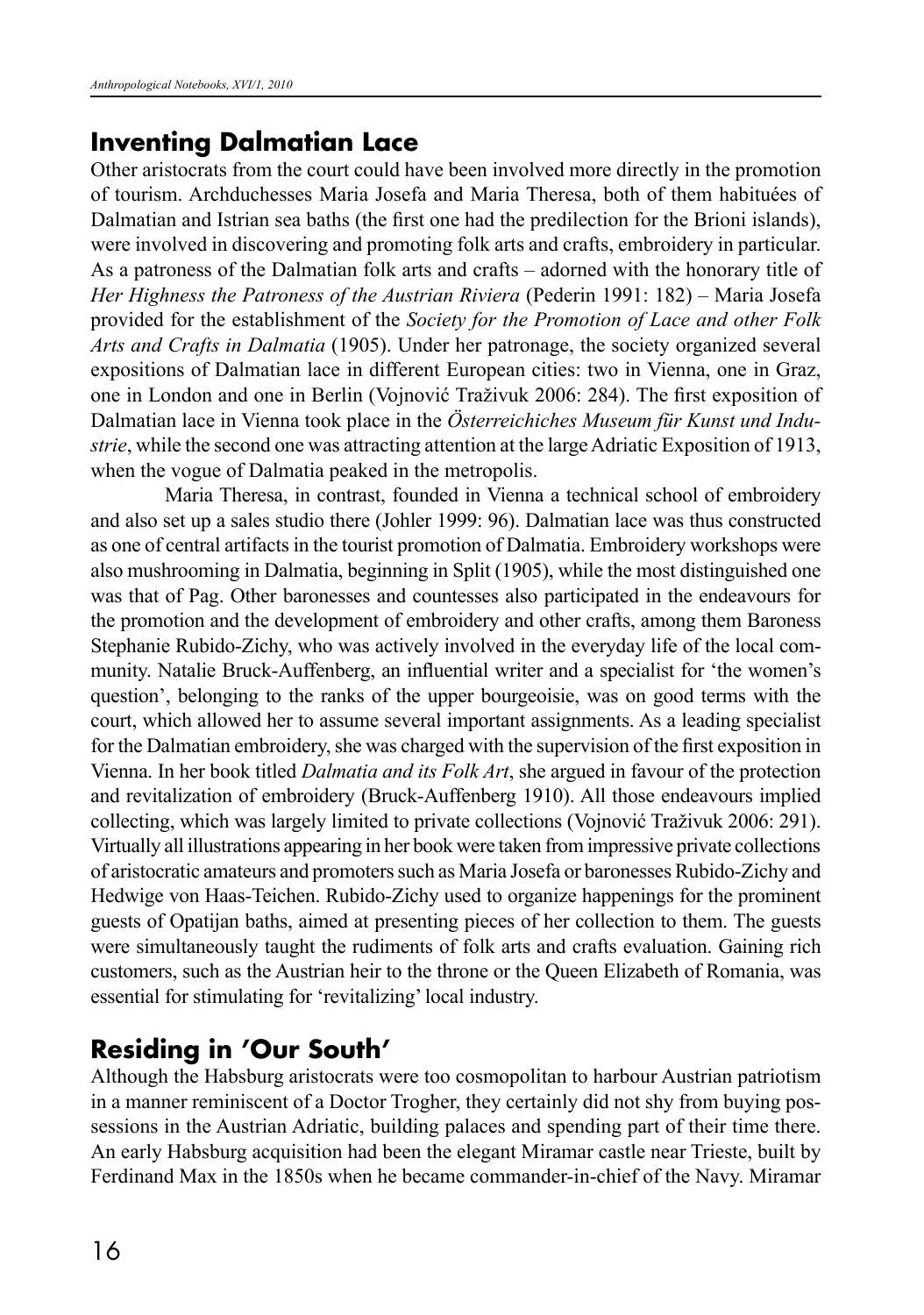castle was clearly meant to become his main residence. He received the Mexican delegation there and he departed for Mexico from the castle's pier. The castle eventually became the summer residence of the Habsburg family. Some of the visitors returned several times. Empress Sissi liked the place and its original proprietor from the very beginning (Triestine local historians even claim that Sissi first saw the sea in Trieste, which is unlikely).

By contrast, the Adriatic seems to have been less central to Archduke Ludwig Salvator. His first residence (if one does not count his yacht) was bought in 1872 in Deia on Majorca. (Its name was also Miramar.) A few years later he bought another one in Muggia near Trieste. Eventually he bought the third one, in Ramleh at the outskirts of Alexandria, which became his favourite winter residence (Mader 1998). Although considered secondary compared to the Majorcan residence, the Muggian villa however saw Salvator spending most of his summers in it during the remaining three decades of his life. Archduke Karl Stefan had a palace in Pula, where he served as admiral of the fleet. He had another winter residence built south of Pola, on the island of Veli Lošinj (Lussingrande). Its location had been carefully studied with a view to protect as much as possible his wife (Maria Theresa) and six children from the risk of tuberculosis. (Ironically, his youngest child Wilhelm, better known as the Red Prince, eventually died of tuberculosis in a Soviet prison in Kiev; see Snyder 2009). Crown Prince Rudolf had a villa in Opatija while his only daughter received, as part of her dowry, the fascinating islet of Lokrum (Lacroma) opposite the old town of Dubrovnik. Lokrum had been originally bought by Ferdinand Max's wife. The future Mexican emperor built there a mansion and – typically – a botanical garden with hundreds of exotic plant species.

In her memoirs (Ryan 1916), Nellie Ryan, an English governess hired by Archduke Karl Stefan, had described several sailing trips of his family which she had joined. Long weeks were spent in Venice, during spring as well as summer; once the family was bathing in Lido for a whole month. A summer sailing with the family along the Adriatic and toward Greece started with a zigzagging between the two Adriatic coasts. Some towns (e.g., Šibenik and Split) were skipped, others not: in Bari, a couple of hours visit was planned but the departure was postponed to the next day due to complications caused by Italian customs officers as the archduke urgently needed to buy 'a little black goat, which very much took his fancy'. *Plava špilja* (Blue Grotto) of the Biševo Island, celebrated by Austrian writers as 'our Grotta Azzura' on 'our Capri', was also visited, but seemingly without patriotic effusions.

Places visited by crowned heads were eager to advertise these visits with a view to attracting more visitors. Not all visits were pure leisure, however. During one of his working visits in 1909, Franz Ferdinand showed a due interest in the condition of the Riviera. Accompanied by his wife, he participated in Trieste to the launching of the ship Radetzki. After that, the couple boarded the imperial yacht Miramar. On the way to Split, they made a stop on the Brijuni (Brioni) islands to visit their owner, the industrialist Paul Kuppelwieser. In Split, the unavoidable Frane Bulić, the director of the Archaeological Museum and the leading Dalmatian archaeologist, showed them the Diocletian's Palace. During their visit to the mayor of Split, the archduke inquired about the statistics of the port's traffic. When back to Trieste, he visited the Lloyd's president and inquired about the company's business performance (Pederin 1991: 217).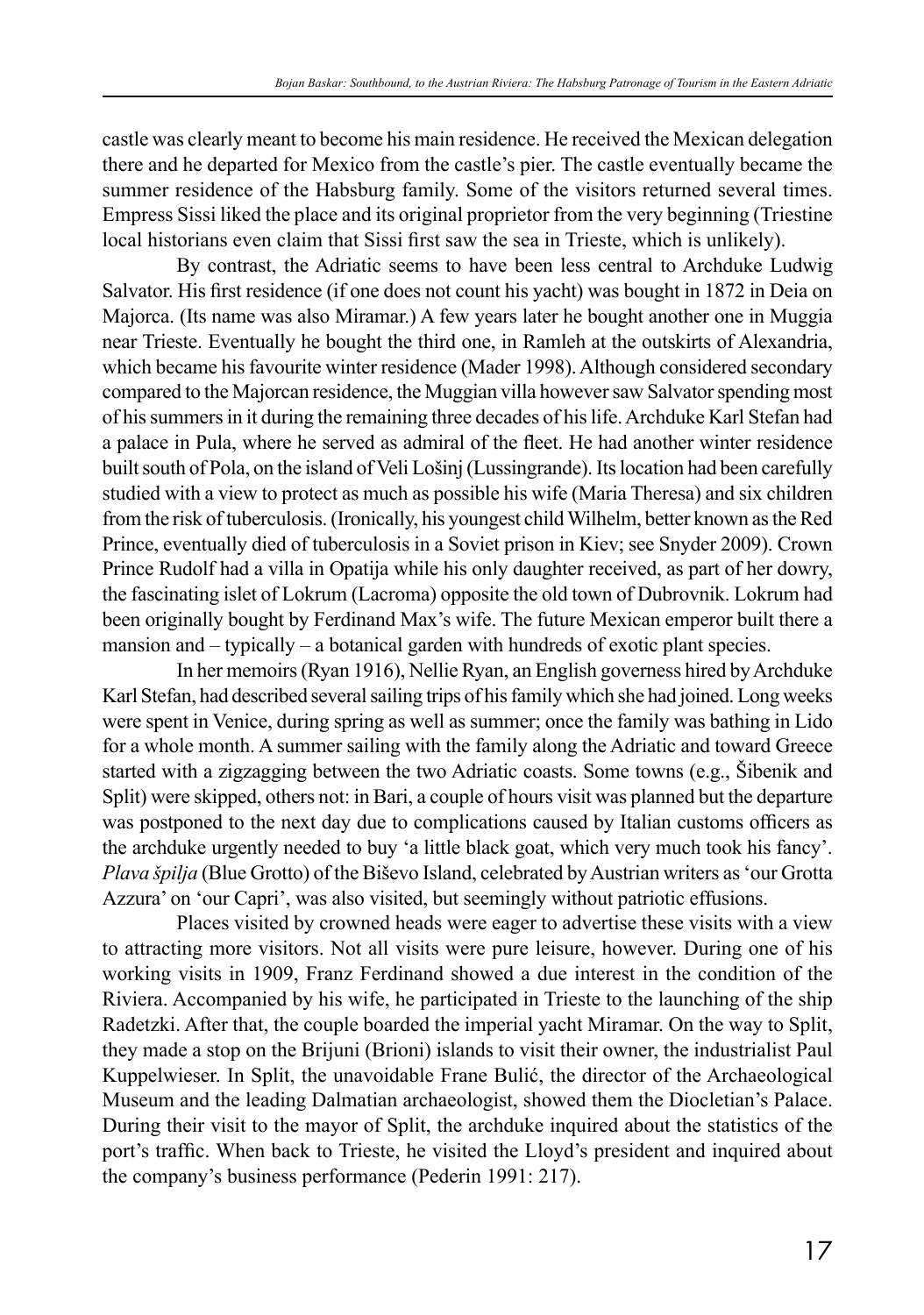#### **Whose 'Our South'?**

At the height of the Dalmatia craze, Hermann Bahr, the famed Austrian writer and literary critic, made a swift trip to the eastern Adriatic in order to write a travel account. It was published in 1909 and titled *Dalmatinische Reise.* In this book, Bahr strongly criticized Austrian government for its myopic attitude towards Dalmatia and especially its lethargic attitude towards developing tourism there (Bahr 1996 [1909]). His main findings were that 1) the government did not sufficiently invest in building hotels (there was a serious lack of accommodation facilities); 2) the government was distrustful of both natives (seen as potential nationalists) and tourists (potential spies); 3) there were no German upper- and middle-class tourists coming to Dalmatia.

The picture of the Austrian inertia painted by Bahr was certainly exaggerated. Economic historians now concur that the last years of the Monarchy were characterized by vigorous economic development which was also evident in tourism. Because of the relative scarcity of tourist infrastructure, the extent of the Austro-Hungarian Adriatic cosmopolitanism was limited, yet Bahr's suggestion that the Austrian Adriatic tourism was essentially flawed because of the absence of well-off German visitors was revealing of hidden assumptions of a different kind. (These assumptions might have been an additional cause of Franz Ferdinand's resentment for the book.)

While highly critical of the government, Bahr's book was also a patriotic celebration of *our South*. Besides using familiar phrases like 'our Nice' or 'our Grotta Azzura', he referred to the islet of Lokrum as 'milder and more fascinating than Corfu'; Salona was dubbed 'our Pompei'; Frane Bulić became 'Schliemann of Salona' (1996 [1909]: 97, 71). Dalmatia was referred to as 'Switzerland in the Adriatic' – but also as 'Austrian Cinderella' (ibid.: 106). This patriotism is highly ambiguous however for it seems to carry both imperialist and nationalist overtones.4 Bahr's attitude toward Dalmatian ethnic and cultural hybridity was equally ambivalent: it was both celebrated and resented as something inducing pain.

In the age when tourism in Austria-Hungary was increasingly entangled in ethnonationalist competition and hence nationalistically profiled, the Habsburg imperial vision, embedded in aristocratic practices of leisure, was naturally of limited appeal. Nationalist organizations exhorted tourists to do their part to support their nation within Austria by spending money according to the nationality of the hotelier, restaurant owner, or innkeeper, and wherever possible, by convincing other tourists to do the same (Judson 2002: 147). Exclusive German tourist destinations and facilities for German tourists, Italian for Italian tourists, Czech for the Czechs and Slovene for the Slovenes only were mushrooming. Many nationalist tours and excursions to ethnically contested destinations ended with fist-fights, even bloodshed. Nationalist tourism was based on the assumption that visiting national places was the patriotic duty and the redemption of the national landscape. On the Austrian Riviera, German nationalists hoped to create a 'German outlet to the Mediterranean' (Judson 2002: 155) and for this reason clashed with Italian irredentists.

<sup>4</sup> During his mature years lived in imperial Vienna, Bahr acted as an Austrian cosmopolitan. But he had been a committed German nationalist student in his youth, and eventually became the supporter of the Nazi regime.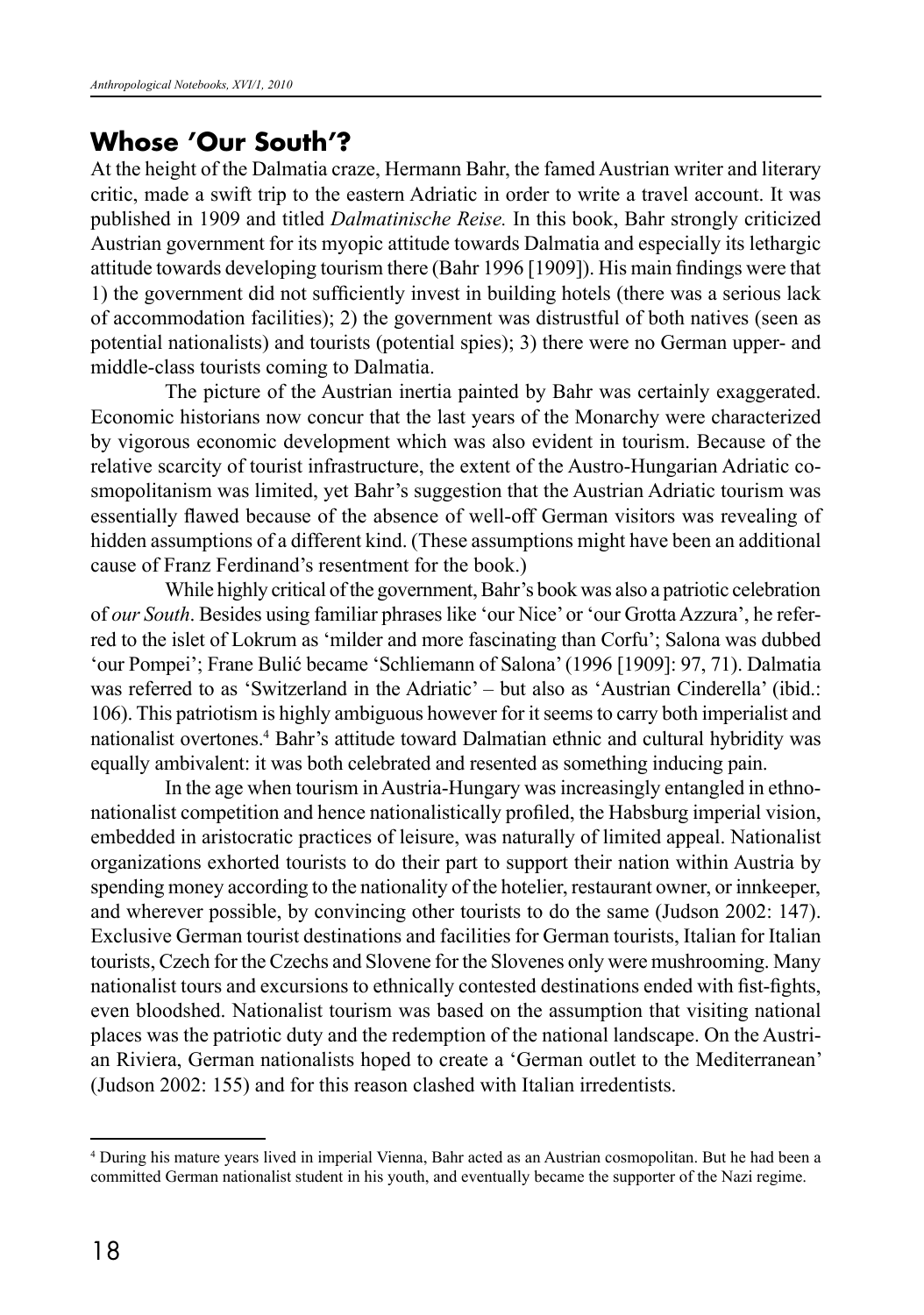## **Concluding Remarks: The Massive Role of Aristocratic Promoters**

The nature of the sources on which this essay is based does not allow us to address certain issues characteristic of the anthropological interest in the coastlands, such as modes of appropriation of coastal spaces, conflicts arising from them, forms of real property on the coast, management of the environment, politics of coastal development, migration trends, and so forth, in this earliest period of the development of mass tourism in the eastern Adriatic.5 What can be discerned from these sources, however, is a certain pattern of aristocratic initiative in discovering and developing of tourist places that was tightly bound up with aristocratic life-styles. Aristocratic patronage implied specific effort (the 'work part' of the matter), but it was also integral part of leisure itself (visits of places, appearances at certain places etc.). The aristocratic presence in seaside spas and resorts represented an initial mode of building the reputation of the place and enhancing its potentials to attract further visitors. The hierarchy of aristocratic titles mirrored itself in the hierarchy of the resorts. Only places regularly visited by crowned heads could develop into first class resorts such as Nice, Biarritz (the favourite resort of the Empress Eugénie, Napoleon III's wife) or San Sebastián on the Biscay coast (patronized by the Spanish queen María Cristina who had her Miramar Palace built there) (Deprest 1997; Blackbourn 2002; Walton 2002; Wasson 2006). The Russian Romanovs, besides enjoying the pleasures of the Côte d'Azur, were instrumental in turning the Crimean coast into the fashionable Russian Riviera with Yalta as its most prestigious resort (McReynolds 2006). Even in Sweden, although a more egalitarian kind of kingdom, the discovery and promotion of its seaside resorts of the west coast heavily depended on domestic aristocracy (Facos 2002: 108).6

Compared to these, Opatija was a seaside resort of a somewhat lesser prestige. Although the development of the east Adriatic tourism seems to have been even more dependent on court patronage than was usual for the leading bathing resorts of Western Europe, the Austro-Hungarian Empire, for various reasons, did not manage to develop its own highest level seaside destination. The internal nationalist discord and even more the dualist structure of the empire (Opatija was part of the so-called Croatian Littoral, which belonged, in contrast to Dalmatia, to the Hungarian half of the Monarchy) were likely the most important reasons of this failure. Franz Ferdinand had allegedly resented the place because of the strong presence of the Jewish bourgeoisie there. The Empress Elizabeth (Sissi), the court person with the highest potential of adding auratic value to spas and seaside resorts, on the contrary, never went to Opatija (despite being strongly pro-Hungarian). Her lack of support for the main Habsburg seaside resort may perhaps be explained by her dislike of the Slavs (especially the Czechs and the Croatians) (Hamann

<sup>&</sup>lt;sup>5</sup> For such approach in studying current developments throughout the Mediterranean, see Selwyn and Boissevain 2004.

<sup>6</sup> In the USA, this role played in Europe by aristocracy, was partly assumed by the New England 'bluebloods'. For a case of patronizing Pueblo pottery production in the Southwest, see Clemmer 2008.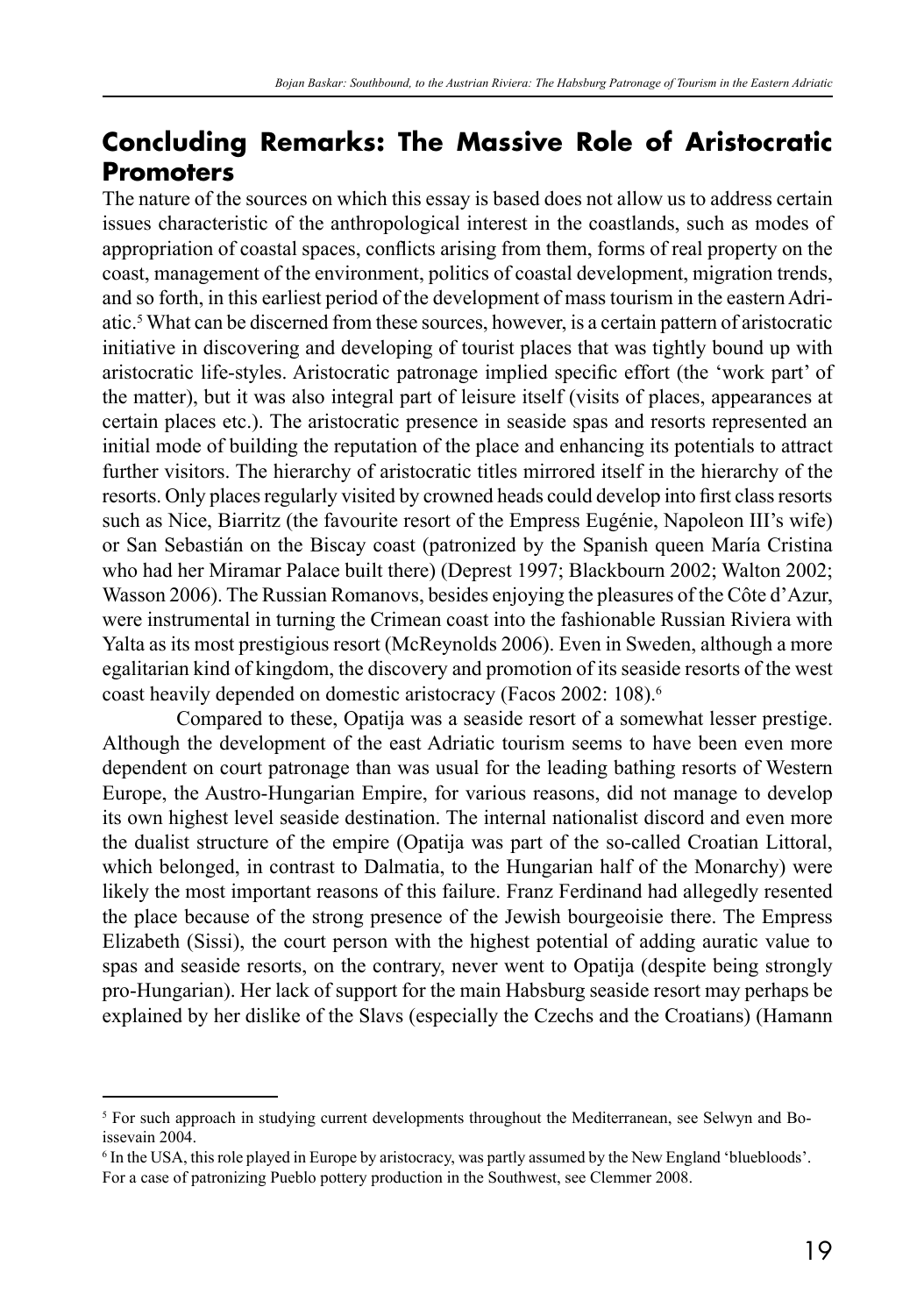1998: 232). Her travel itineraries and favourite destinations seem to confirm the avoidance of Slavic lands.

The Austro-Hungarian aristocracy were not unlike other European aristocracies in that that their leisurely interest and activities focusing on the Austrian Riviera were embedded within a wider, supranational (rather than transnational), grid of more or less fashionable places where aristocracies used to congregate. In contrast to the nationalist tourists, they would equally gladly appear abroad, in rival empires or kingdoms, even republics: thus Sissi attracted attention in Bretagne or in the English spas, while Opatija had to boast its royal visitors from abroad.

Aristocratic efforts regarding the development of seaside resorts typically included the encouragement of local folk arts and crafts. The discovery of folk arts and crafts was part of the wider phenomenon of the discovery of 'the people' which took place throughout the  $19<sup>th</sup>$  century. Aristocratic sponsorship of folk arts may be seen also as an extension of the traditional aristocratic sponsorship of arts. Many tourist souvenirs, Dalmatian lace among them, had been initially developed within this pattern.

Last but not least, cultural and natural heritage preservation was another characteristic preoccupation of aristocrats as developers. Preserving certain types of natural environments was part of ancient aristocratic traditions of establishing hunting parks and 'forests'. Archduke Ludwig Salvator was an advocate of establishing the natural park on the Mljet (Meleda) Island, which was the first and the only natural park of the Austrian Dalmatia. Salvator is currently much more known for his Majorcan possession between Deia and Valdemossa (ca. 150 square kilometres) where he established a kind of natural reserve in which the trees were forbidden to be harvested and the houses were not allowed to be constructed. The animals, exempted those bred for the sake of food, should have lived peacefully until their natural death. Salvator was not a vegetarian or radical ecologist (as suggested by the entry in the English Wikipedia), but his worldview was clearly a pacifist one, and it seems likely that he did not indulge in hunting at all. The Deian possession was not fenced and was open for the local populace; therefore it definitely was not a hunting park. It seems rather to have been a peculiar hybrid between the natural reserve and a private possession with a highly limited economic exploitation.

Regarding the cultural heritage preservation, we have referred to the case of Franz Ferdinand. Although one critic caustically remarked that he collected art objects in the same way as he was shooting animals (Mader 2000b) and despite his reactionary ideas about art, he not only produced important collections of folk arts objects but managed to establish an energetic body which took care of the cultural heritage in Austria. Considering the absence of the state legislation regarding heritage preservation, the Adriatic section of his commission worked rather efficiently and managed, besides encouraging many restoration works, to save many objects from destruction. It was equally efficient in preventing the illegal trade with the objects across the state border. One consequence of Franz Ferdinand's visit to the Brijuni Islands was that the industrialist Kuppelwieser had to return several stone carved coat of arms to the town of Omiš in Dalmatia where they had been collected (Mader 200b: 27).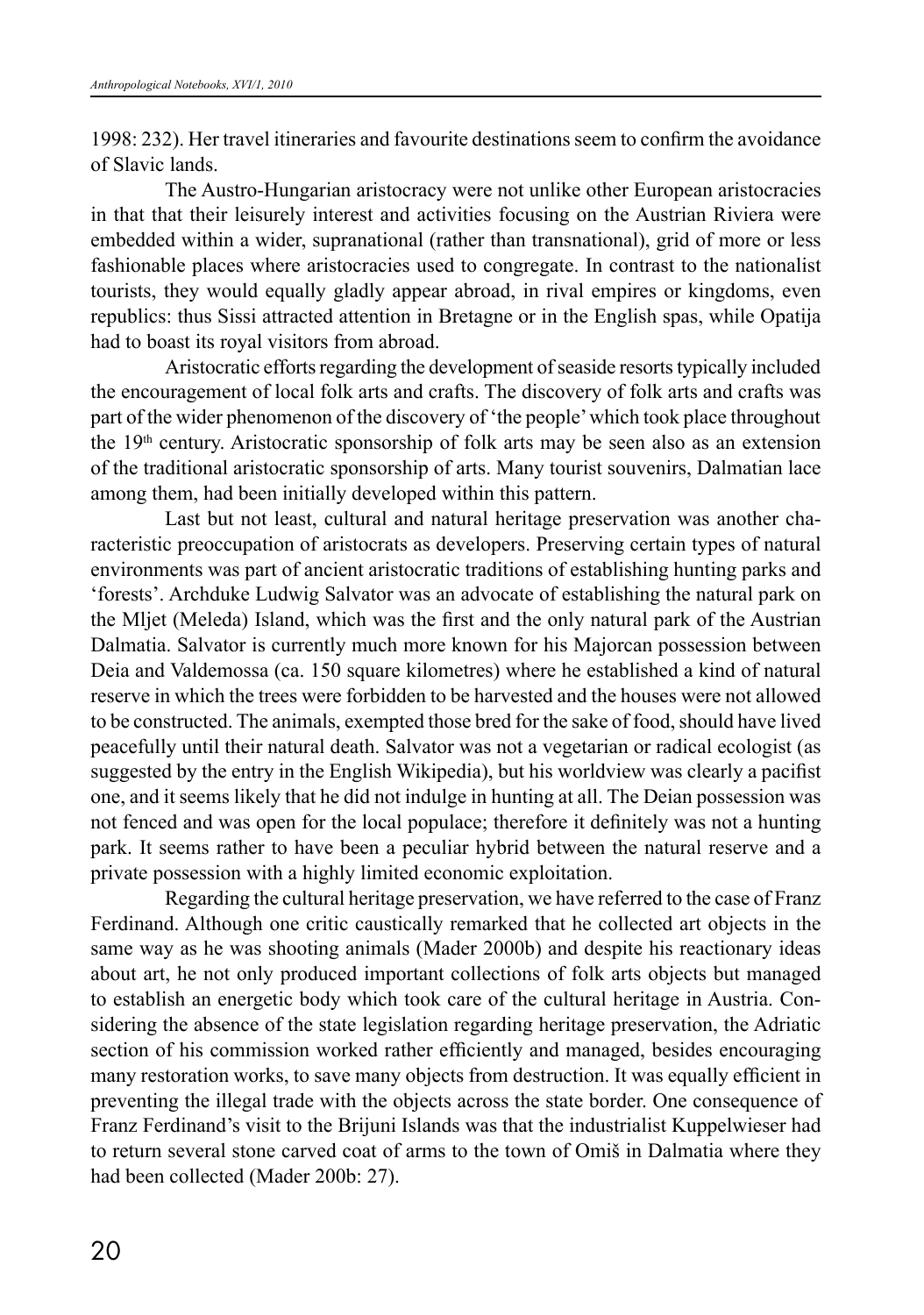#### **References**

Bahr, Hermann. 1996 [1909]. *Viaggio in Dalmazia*. Trieste: MGS Press.

- Blackbourn, David. 2002. Fashionable Spa Towns in Nineteenth-Century Europe. In: Susan C. Anderson and Bruce H. Tabb (eds.), *Water, Leisure and Culture: European Historical Perspectives*. Oxford: Berg, pp. 9–21.
- Boissevain, Jeremy and Tom Selwyn (eds.). 2004. *Contesting the Foreshore: Tourism, Society, and Politics on the Coast.* Amsterdam: Amsterdam University Press.
- Carrara, Francesco (ed.). 1846. *La Dalmazia descritta, con 48 tavole miniate rappresentanti i principali costumi nazionali*. Zadar: Battara.
- Clemmer, Richard O. 2008. The Leisure Class versus the Tourists: The Hidden Struggle in the Collecting of Pueblo Pottery at the Turn of the Twentieth Century. *History and Anthropology* 19 (3), pp. 187–207.
- Cuturello, Paul. 2002. Cosmopolitisme et identité locale. Touristes hivernants et société locale sur la Côte d'Azur au début du xxe siècle. Cahiers de I'Urmis [http://urmis.revues.org/index20.html] Accessed on 23 January 2010.
- Deprest, Florence. 1997. Enquête sur le tourisme de masse: l'écologie face au territoire. Paris: Belin.
- Facos, Michelle. 2002. A Sound Mind in a Sound Body: Bathing in Sweden. In: Susan C. Anderson and Bruce H. Tabb (eds.), *Water, Leisure and Culture: European Historical Perspectives*. Oxford: Berg, pp. 105–117.
- Hamann, Brigitte. 1998. *The Reluctant Empress: A Biography of Empress Elisabeth of Austria*. Berlin: Ullstein.
- Johler, Reinhard. 1999. A local construction, or: What have the Alps to do with a global reading of the Mediterranean? *Narodna umjetnost. Hrvatski časopis za etnologiju i folkloristiku*, 36, 1 , pp. 87–102.
- Judson, Pieter. 2002. 'Every German Visitor Has a *völkisch* Obligation He Must Fulfill': Nationalist Tourism in the Austrian Empire, 1990-1918. In: Rudy Koshar (ed.), *Histories of Leisure*. Oxford: Berg, pp. 147–168.
- Löfgren, Orvar. 1994. Learning to Be a Tourist. *Ethnologia Scandinavica* 24: pp. 102–125.
- Löfgren, Orvar. 1999. *On Holiday: A History of Vacationing*. Berkeley and Los Angeles: University of California Press.
- McReynolds, Louise. 2006. The Prerevolutionary Russian Tourist: Commercialization in the Nineteenth Century. In: Anne E. Gorsuch and Diane P. Koenker (eds.), *Turizm: The Russian and East European Tourist under Capitalism and Socialism*. Ithaca and London: Cornell University Press, pp. 17-42.
- Mader, Brigitta. 1998. 'Mi creda sempre suo aff. A. Luigi Salvatore ecc.': L'Arciduca Lodovico Salvatore e la sua presenza a Trieste, quale risulta dalla sua corrispondenza con Carlo Marchesetti. *Annales. Anali za istrske in mediteranske študije* 8 (14): pp. 141–164.
- Mader, Brigitta. 2000a. Erzherzog Ludwig Salvators Freundschaft mit Erzherzog Thronfolger Franz Ferdinand in Briefen aus dem Österreichischen Haus-, Hof- und Staatsarchiv. *Mitteilungen des Österreichischen Staatsarchivs* 48: pp. 329–346.
- Mader, Brigitta. 2000b. *Sfinga z Belvederja: Nadvojvoda Franz Ferdinand in spomeniško varstvo v Istri. / Die Sphinx vom Belvedere: Erzherzog Franz Ferdinand und die Denkmalpflege in Istrien*. Koper: ZDJP.
- Mader, Brigitta. 2006. 'Das was verschwindet': Der ethnografische Aspekt im Werk Erzherzog Ludwig Salvators. *Österreichische Zeitschrift für Volkskunde*, LX (109), pp. 293–315.
- Organ, Michael. 2007. The Austrian Imperial Frigate SMS Novara, 1843-1899: A History of the 'Most Magnificent Vessel'. http://www.michaelorgan.org.au/novara7.htm. Accessed on 29. January 2010.
- Pederin, Ivan. 1991. Jadranska Hrvatska u austrijskim i njemačkim potopisima [Adriatic Croatia in Austrian and German travelogues]*.* Zagreb: Nakladni zavod Matice hrvatske.
- Plöckinger, Veronika. 2002. Način gledanja: Razvoj turizma u prošlosti. Istra u povijesnom presjeku turističkog interesa [Ways of looking: Development of tourism in the past. Istria in the historical intersection of tourist interest]. In: *Istra, različiti pogledi: Etnografske zbirke Istre kroz austrijsko-hrvatski dijalog* [Istria, different views: Ethnographic collections of Istria through Austian-Croatian dialog]. Pazin: Etnografski muzej Istre, pp. 15–27.
- Ryan, Nellie. 1916. *My Years at the Austrian Court*. London and New York: John Lane and Bodley Head. Salvator, Ludwig (Erzherzog). 1909. Makarska als Seebad. *Adria*, 1: 233–34.
- Snyder, Timothy. 2009. *The Red Prince: The Fall of a Dynasty and the Rise of Modern Europe*. London: Vintage Books.